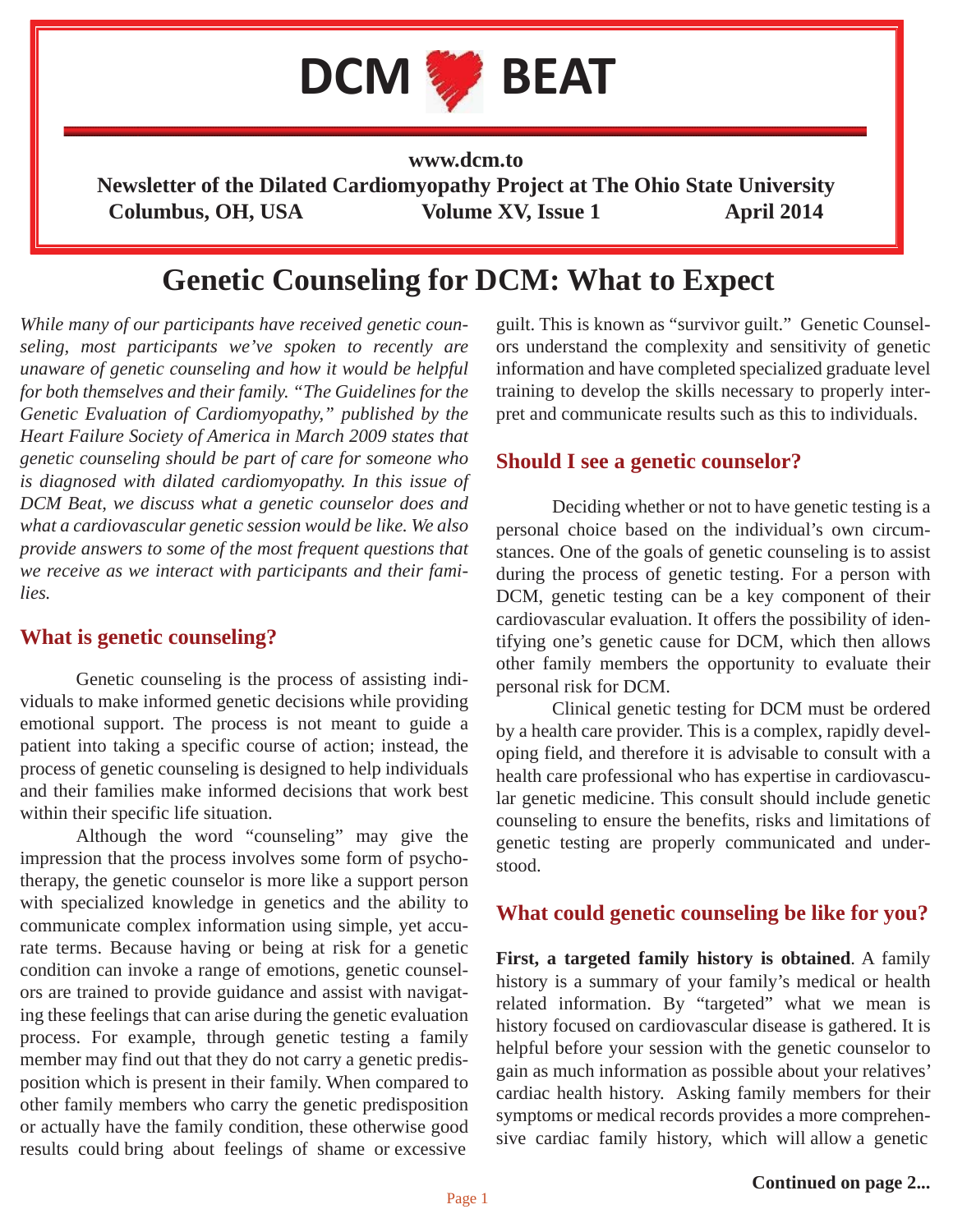# **Genetic counseling... Continued from page 1**

counselor to be able to determine if DCM runs in your family and interpret where the heart condition in your family may have started. Also, the genetic counselor will be able to provide the probability other family members may have for developing the same condition.

**Screening, preventive and management options are**  discussed. A genetic counselor will recommend who should be clinically screened in your family, and can advise for other preventative measures to be taken by families dealing with a genetic condition.

**If indicated, available genetic testing is offered**. There are about 40 known genes in which changes (mutations) may cause DCM. The genetic counselor will discuss your personal and family history in order to decide the best genetic test for you. This consult allows the genetic tests to be most cost efficient and prevent any unnecessary testing.

**Relevant social and emotional issues are explored**. There are many emotions involved with deciding to receive genetic testing, as well as the results that may come along with this decision. The genetic counselor is there every step of the way, providing you with tools to cope with these emotions.

**Results are communicated.** If testing is ordered and you have received your results, it is expected that you may have questions. A genetic counselor will call or meet with you to discuss your results to ensure you understand what your result means for you. A report summarizing the consult and results is usually sent to the patient and the referring provider.

## **Cardiovascular Genetics Clinics**

 With new genetic discoveries and increasing clinical genetic testing options for cardiovascular conditions such as DCM, cardiovascular genetic clinics have been developed to provide expert cardiovascular subspecialty care, genetic counseling and clinical genetic testing. Cardiovascular genetic clinics offer consultations with physicians who specialize in genetic cardiovascular conditions. Genetic counselors are on staff to provide their expertise in hereditary cardiovascular conditions and genetic testing is also coordinated in the clinic. In addition, some clinics help patients work with their insurance company to determine genetic testing coverage. Other services offered by cardiovascular genetic clinics include:

- Screening and diagnosis of cardiac conditions
- Genetic testing results disclosure
- Ongoing cardiac follow up
- Enrollment in research studies

#### **Enrollment in Research Studies**

 One of the current limitations of clinical genetic testing for DCM is that some test results may not be informative. This means that the result obtained cannot be interpreted; the result is neither positive nor negative, but uninformative. Research provides a venue to further explore this type of result in hopes that more definitive answers can be obtained in the future and cardiovascular genetic clinics can provide an environment for this research. Research such as our very own "DCM Research Project" can be aided with the participation of individuals seen by cardiovascular genetic clinics. Research genetic testing, which is what we at the DCM Research Project do, is an option when clinical genetic testing is unavilable or results come back uninformative.

# **Frequently Asked Questions about Genetic Counseling and Testing for DCM**

 We spend a considerable amount of time on the phone and corresponding with our research participants. We truly enjoy speaking with you and helping in any way we can to raise awareness about DCM and available testing options. Below are some of the most frequent questions about genetic counseling that we have received in the last year. Please keep the questions coming; we want to hear from all of you!

#### *What type of training is required to become a genetic counselor?*

Genetic counselors must obtain a Master's degree in Genetic Counseling from an accredited program. Once the training requirements are met, candidates must pass a national certification exam to demonstrate that the standards necessary to provide competent genetic counseling services have been met. Some states, such as Ohio, also require that genetic counselors have a professional license in order to practice as a genetic counselor.

#### *How is a genetic counselor different from a nurse?*

While nurses provide physical exams, medication guidance and do some procedures, such as blood draws,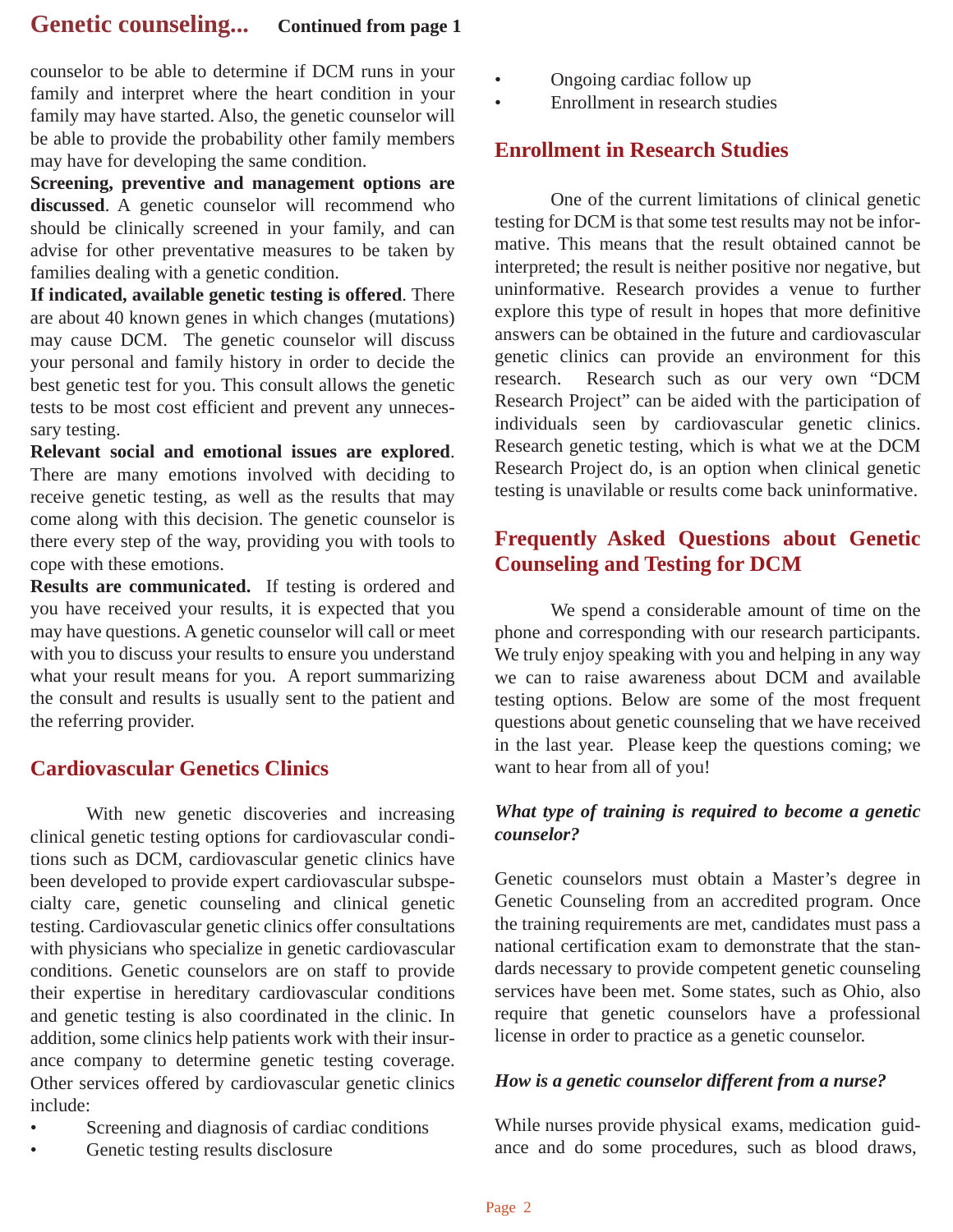### **Counseling FAQs Continued from page 2**

genetic counseling training does not focus on these skills. The genetic counseling scope of practice includes assessing family history and patterns of disease, providing risk and inheritance counseling (including psychosocial concerns), identifying and interpreting appropriate genetic testing, and effectively communicating their significance to patients and their family.

#### *What do I need to bring to a genetic counseling appointment?*

Prior to your cardiovascular genetic counseling appointment, it is helpful to prepare questions that you and your family have about the hereditary nature of DCM or any other heart problems that are running in your family. During your visit, the genetic counselor will review your family history in detail with you. Collecting as much family history information as possible from your relatives before your appointment will help you get the most out of your consult. When obtaining family history information, take special note of any heart attacks, sudden cardiac deaths, heart failure, arrhythmia, fainting, sudden unexplained deaths, any procedures such as internal cardiac defibrillators (ICDs), pacemakers, or any cardiac surgeries.

#### *Will I see a doctor during my genetic counseling appointment?*

All clinics are different, but in most cases, yes. You may see a cardiologist and/or a medical geneticist in addition to the genetic counselor. A cardiologist will be responsible for ordering procedures that help to establish if a heart condition is present. Depending on the extent of your condition, the cardiologist will recommend a follow up plan that may include medication or additional procedures. When health conditions outside of the cardiac system are observed or suspected, consultation with a medical geneticist will be sought. The medical geneticist is a physician that specializes in conducting a full body physical exam that may help to establish a more accurate diagnosis and therefore, better risk assessment for family members and appropriate genetic testing recommendations.

*What is the benefit of pursuing clinical genetic testing?* If a mutation is detected that causes DCM, then that mutation can be searched for in at-risk family members. If unaffected relatives are positive for the DCM-causing mutation that runs in their family, they can pursue early and frequent screening and beginning a regimen of preventative medication such as ace inhibitors or betablockers. For example, if a person who has DCM is found to have a DCM-causing mutation, then other at-risk family members can be tested to see if they carry the same mutation. If a seemingly unaffected family member is tested and found to carry the mutation, they will be at increased risk to develop DCM and can therefore undergo early intervention to try and prevent or lessen the severity of DCM.

#### *Can I get genetic counseling through the study?*

Although we do have a licensed genetic counselor, Ana Morales, on our staff willing to answer any of your questions, this is not a substitution for genetic counseling. If you are interested in receiving a genetic consult, you can talk with your doctor or visit the National Society of Genetic Counselors at www.nsgc.org or call 312-321- 6834. We are also happy to help you find a genetic counselor near you. Please contact us!

# **Welcome Jennifer Rinehart!**

 Our project continues to flourish and new staff follows along. Jennifer Rinehart, BS joined our group in October 2013 as a full time research assistant. Jennifer will be supporting our research by enrolling participants and helping implement special projects. Please join us in welcoming her! She introduces herself in this issue of DCM Beat:

*I am honored to be part of the DCM research team here at the OSU Wexner Medical Center! As a Research Assistant on the team, I will be assisting with the enrollment of new participants and acting as an additional point of contact for current study participants. I have a great understanding for families with heritable conditions, as personal life experi*ence with this sparked my initial passion for the field of genetics. I completed my Bachelors of Science in Molecular *Genetics at the Ohio State University in 2011 and witnessed firsthand the University's commitment to advances in science, especially in the field of genetics. I am so pleased to be working on a team that puts their heart into the research process. My other passions include exploring the city of Columbus, singing in a band, and meeting new people, which is why I am so looking forward to working with all of you!*